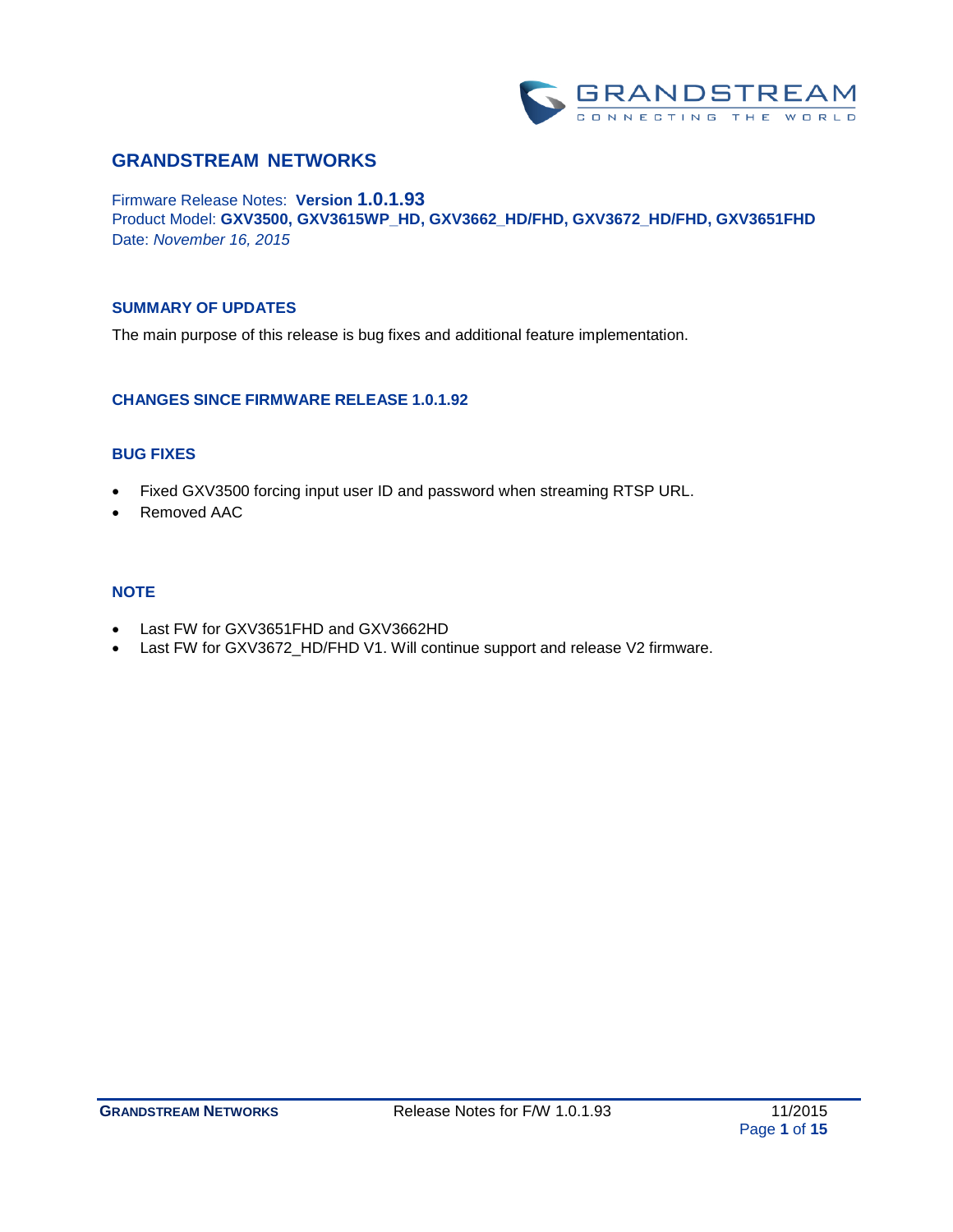

================================================================================ Firmware Release Notes: **Version 1.0.1.92** Product Model: **GXV3500, GXV3615WP\_HD, GXV3662\_HD/FHD, GXV3672\_HD/FHD, GXV3651FHD** Date: *September 10, 2015*

### **SUMMARY OF UPDATES**

The main purpose of this release is bug fixes and additional feature implementation.

### **CHANGES SINCE FIRMWARE RELEASE 1.0.1.91**

### **BUG FIXES**

- Fixed FTP user name truncated when exceeding specific character length.
- Fixed GXV3651FHD will not return actual snapshot from 1<sup>st</sup> request when maximum resolution used.
- Fixed ONVIF profile creation with wrong token name.
- Fixed GXV3500 POST command to request the output audio talk.
- Fixed critical Telnet security exploit that password can be revised using special string.
- Fixed GVR355x talk function failed when IP camera audio configuration set to disable.
- Fixed Chrome browser tips "page no response" when using Playback function to playback video files.
- Fixed using Playback Tools at the local configuration webpage would crash Firefox browser.

### **ENHANCEMENTS**

• Added Motion Detection Trigger Control Settings for GXV3662\_HD and GXV3662\_FHD.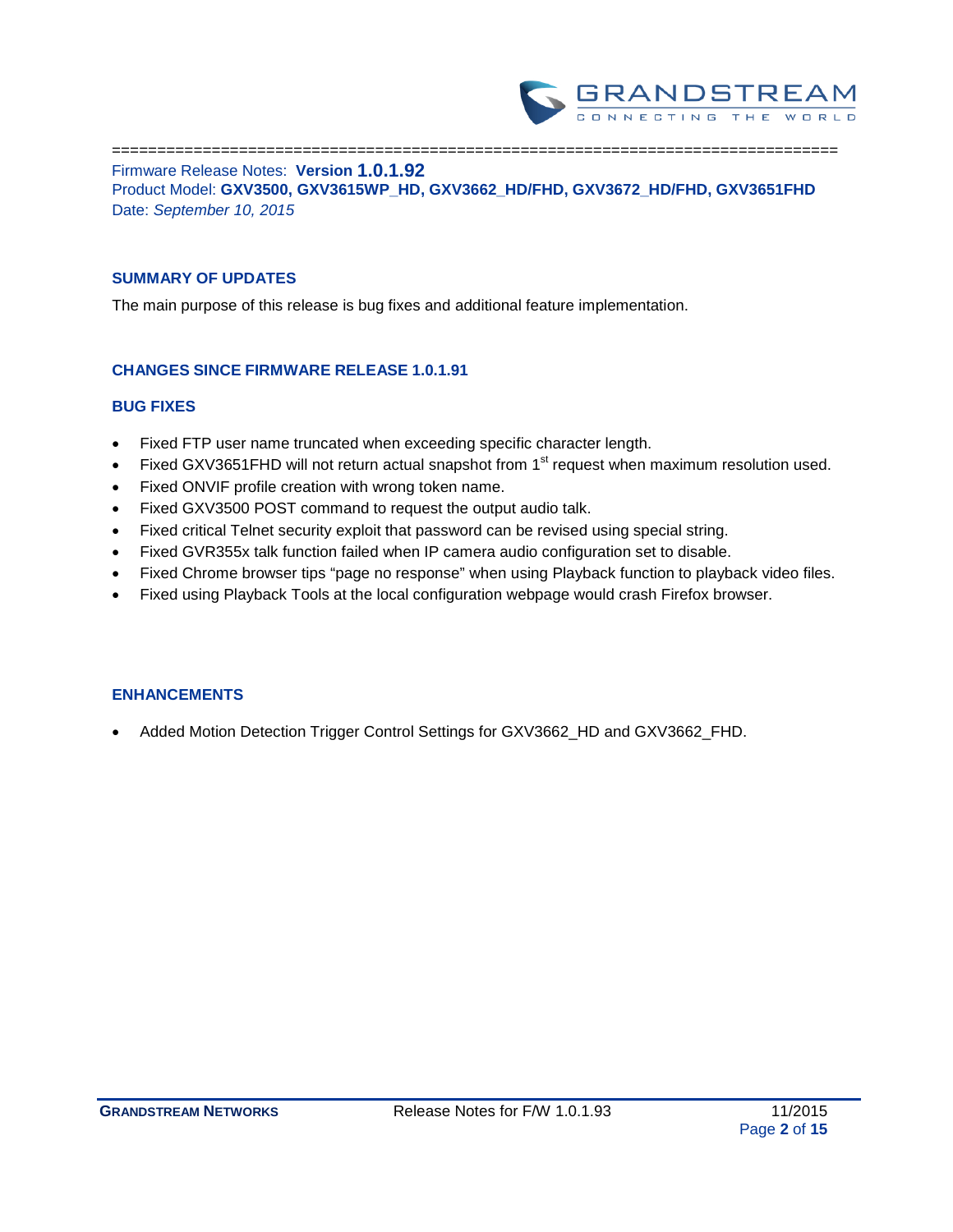

================================================================================ Firmware Release Notes: **Version 1.0.1.91** Product Model: **GXV3500, GXV3615WP\_HD, GXV3662\_HD/FHD, GXV3672\_HD/FHD, GXV3651FHD** Date: *March 9, 2015*

### **SUMMARY OF UPDATES**

The main purpose of this release is bug fixes and additional feature implementation.

### **CHANGES SINCE FIRMWARE RELEASE 1.0.1.90**

#### **BUG FIXES**

- Fixed GXV361x camera cannot auto answer in a paging group.
- Fixed TELNET security issue, user with viewer privilege able to factory reset the device.
- Fixed ONVIF Profile 0/1 included false fixed token.
- Fixed ONVIF connection would fail if the username of IPC with more than 20 Chinese characters.
- Fixed ONVIF "GetSystemDateTime" error in the returned value.
- Fixed WebControl issue that user cannot change the recording file path and always using default path with Firefox/Chrome browser.
- Fixed WebControl issue that capture folder name cannot be revised or adjusted.
- Fixed SIP number truncated if SIP phone number more than 15 characters.
- Fixed typo in the plugin "Videoplugine.exe".
- Fixed cannot set static IP without DNS configured.
- Fixed GXV3651FHD the name of SSID is not correct.
- Fixed GXV3615WP\_HD cannot save by prompt "save failed" when 2<sup>nd</sup> stream resolution set to 160\*112.
- Fixed changing IP address from DHCP to Static via "GS\_Search" tool, the device will revert back to previous IP after a while.

- Added option to upload JPEG images into subfolder by dates.
- Revised WebGUI wording from "Enable two-way audio warning mode" to "Enable two-way SIP calling".
- AVI file format will be used for WebControl recording, playback tool, and compliant with old h.264 format
- Security enhancement: Disable TELNET function by default.
- Delete the word "Remove" in SIP Web Setting Page.
- Added ONVIF support of set Preset Name include "".
- Improve ONVIF system time setting and system web page by adding WebGUI for ONVIF time zone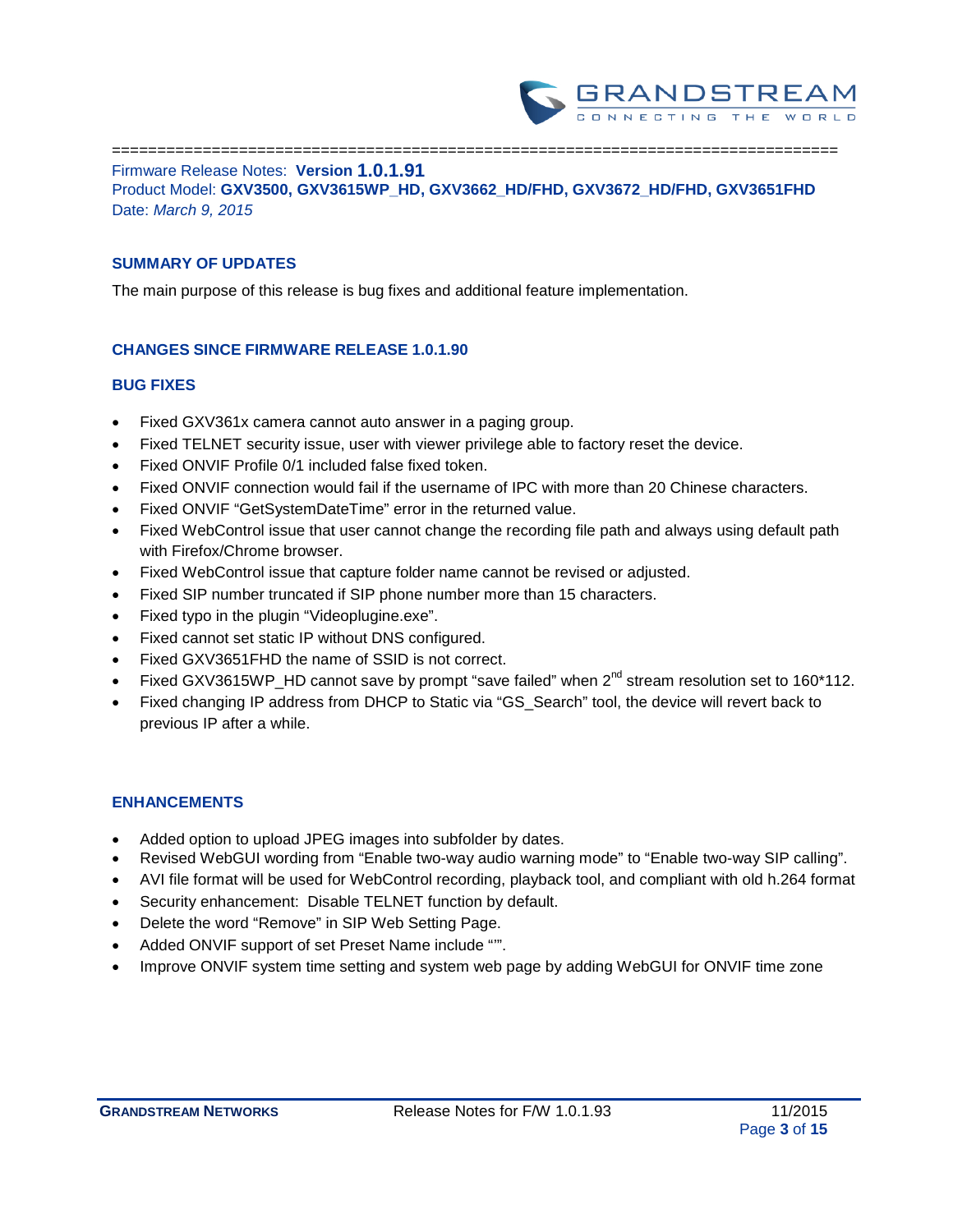

================================================================================ Firmware Release Notes: **Version 1.0.1.90** Product Model: **GXV3500, GXV3615WP\_HD, GXV3662\_HD/FHD, GXV3672\_HD/FHD, GXV3651FHD** Date: *December 11, 2014*

### **SUMMARY OF UPDATES**

The main purpose of this release is bug fixes and additional feature implementation.

### **CHANGES SINCE FIRMWARE RELEASE 1.0.1.89**

#### **BUG FIXES**

- Fixed recorded MD video still included audio even disabled.
- Fixed GXV3500 display white screen on TV output.
- Resolved GVR3550 compatibility issue via ONVIF or encode config.
- Fixed when audio format set to AAC the two-way audio becomes abnormal.
- Fixed ONVIF will cause GXV3500 network and time information displayed abnormal.
- Fixed GVR3550 using XML file to update GXV3615WP\_HD could crash the device.
- Fixed GXV3615WP\_HD steam output intermit broken when GVR3550 or GSurf\_Pro using XML to configure the device on the fly.
- Fixed GXV3615WP\_HD factory reset after XML provisioning will have abnormal webGUI display.
- Fixed Alarm Record and JPEG upload to FTP the resolution is 1920x1088 when configured as 1920x1080.
- Fixed abnormal Alarm Event action when configure "Email and FTP upload JPEG and Store it to USB card or SD driver" in related camera models.

- Improve and support SIP Open Door Key with 1 digit as minimum.
- Respond to HTTP polling requests for Motion [Synology IOT]
- Added Time Lapse Recording Feature
- Enable UPnP Discovery by default
- ePTZ revision: when ePTZ configured, both streams will be applied to ePTZ resolution.
- Added stream recording option for local recording of GXV3615WP\_HD.
- Added QVGA resolution to primary stream of GXV3615WP\_HD.
- Revised NTP update interval to new default value as 60 minutes.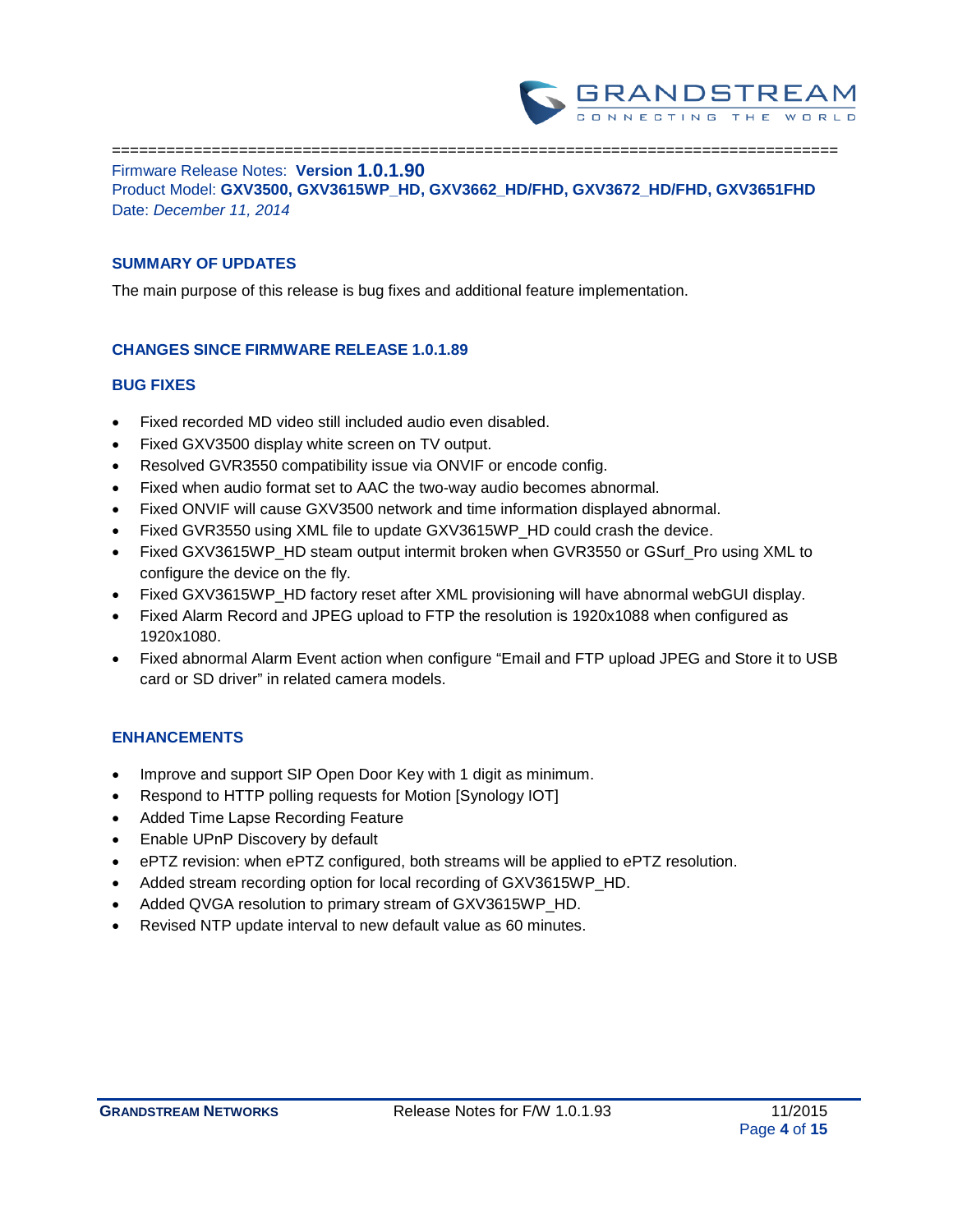

================================================================================ Firmware Release Notes: **Version 1.0.1.89** Product Model: **GXV3500, GXV3615WP\_HD, GXV3662\_HD/FHD, GXV3672\_HD/FHD, GXV3651FHD** Date: *August 8, 2014*

### **SUMMARY OF UPDATES**

The main purpose of this release is bug fixes and additional feature implementation.

### **CHANGES SINCE FIRMWARE RELEASE 1.0.1.88**

#### **BUG FIXES**

- Fixed FTP not working with some specific server. (e.g.: Vodafone)
- Fixed GXV3500 delayed response to PTZ commands.
- Removed ALLO command in FTP implementation.
- Fixed audio using AAC codec, the MJPEG video stream fail. (e.g.: [http://IP\\_Addr/mjpeg/mjpeg4.html\)](http://ip_addr/mjpeg/mjpeg4.html)
- Fixed issue "Viewer" user able to get to some setting page.
- Fixed webGUI fail to access if wrong email address, HTTP or SMTP port both configured same. (e.g.: TCP465)
- Fixed GXV3672\_HD/FHD not return "error" information when opening the "talk" feature.
- Fixed no related "P Values" to control the TELNET and UPnP enable and disable.

- Improved GXV3615WP\_HD 2<sup>nd</sup> stream image quality with revised algorithm and new default value.
- Supported ONVIF "use sync point" to enforce the IPC to add an I-Frame.
- Improved ONVIF response speed (Onvif\_Port = Web\_port + 8000).
- Added image quality option for MJPEG.
- Improved DST webGUI, synchronized with GS Phones and more user friendly.
- Improved with more user friendly Motion Detection Setting webGUI.
- Added TELNET enable/disable choice.
- Added UPnP enable/disable choice.
- Added ONVIF Alarm Input Notification.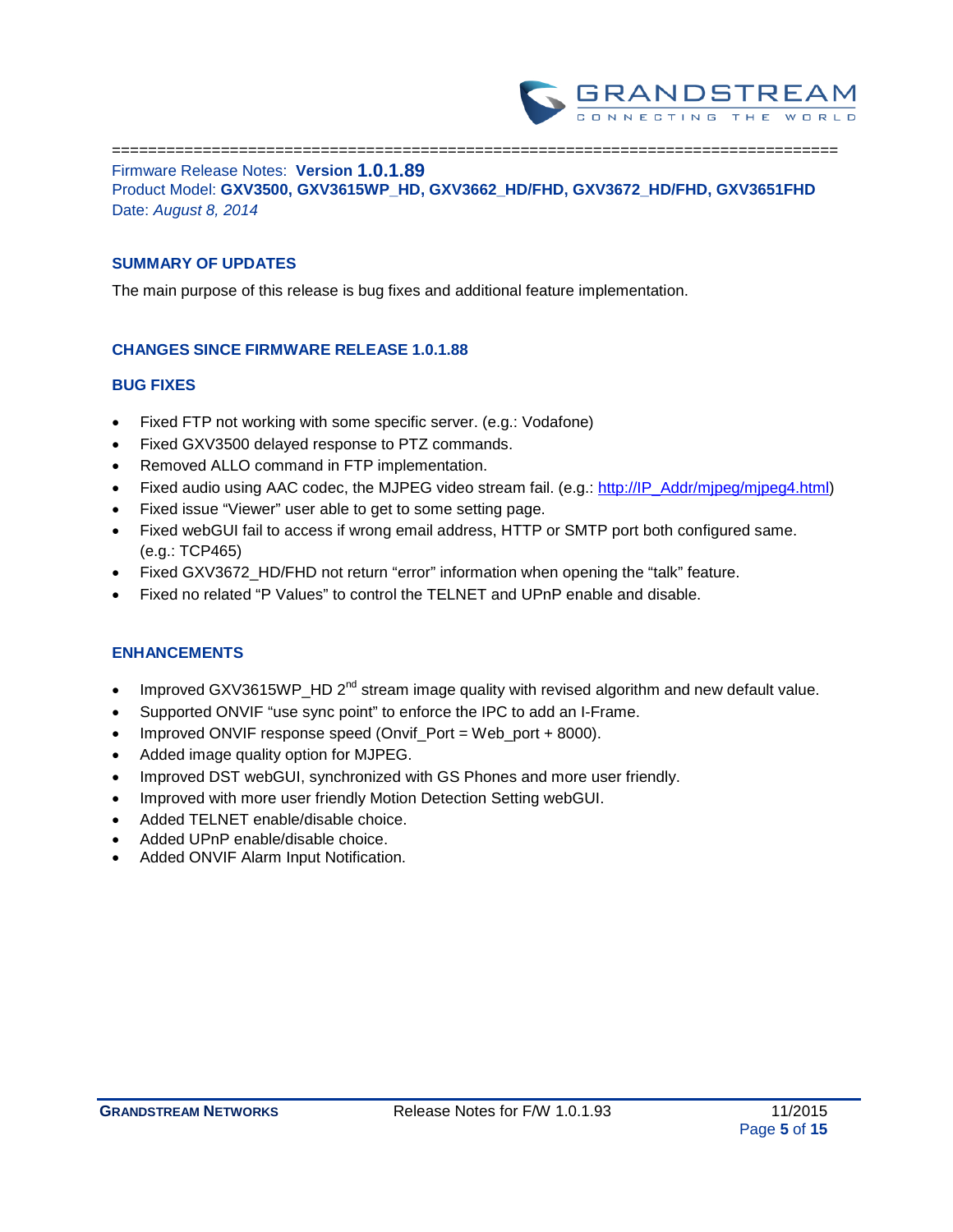

================================================================================ Firmware Release Notes: **Version 1.0.1.88** Product Model: **GXV3500, GXV3615WP\_HD, GXV3662\_HD/FHD, GXV3672\_HD/FHD, GXV3651FHD** Date: *May 6, 2014*

### **SUMMARY OF UPDATES**

The main purpose of this release is bug fixes and additional feature implementation.

### **CHANGES SINCE FIRMWARE RELEASE 1.0.1.87**

#### **BUG FIXES**

- Fixed wrong MIME type at email notification.
- Fixed lost image details or view angle when selecting different resolution.
- Fixed GXV3500 slow boot up when configured as Encode Mode.
- Fixed GXV3500 audio delay when using PCMU.
- Fixed security issue of able to add administration account w/o authentication via ONVIF.
- Fixed security issue of able to retrieve camera information w/o authentication.
- Fixed preset new name cannot be saved via ONVIF.
- Fixed GXV3662HD web page loading error therefore cannot access webGUI occasionally.
- Fixed GXV3651FHD PPPoE function not working.

- Added WebGUI hints that if both streams using MJPEG, Motion Detection will not take effect.
- Added MJPEG stream will be displayed at Safari on iOS/OS-X: (New URL: [http://IP\\_IPC/mjpeg/mjpegX.html](http://ip_ipc/mjpeg/mjpegX.html)  $X=0$ , 4. 0: 1<sup>st</sup> stream; 4: 2<sup>nd</sup> stream).
- Added MD zone variable to be used for the Alarm HTTP Server.
- Added NTP update interval option.
- Added alarm output duration in GXV3500
- Added disable TELNET option.
- ONVIF: provide motion detection notification.
- Improve NTP setting WebGUI.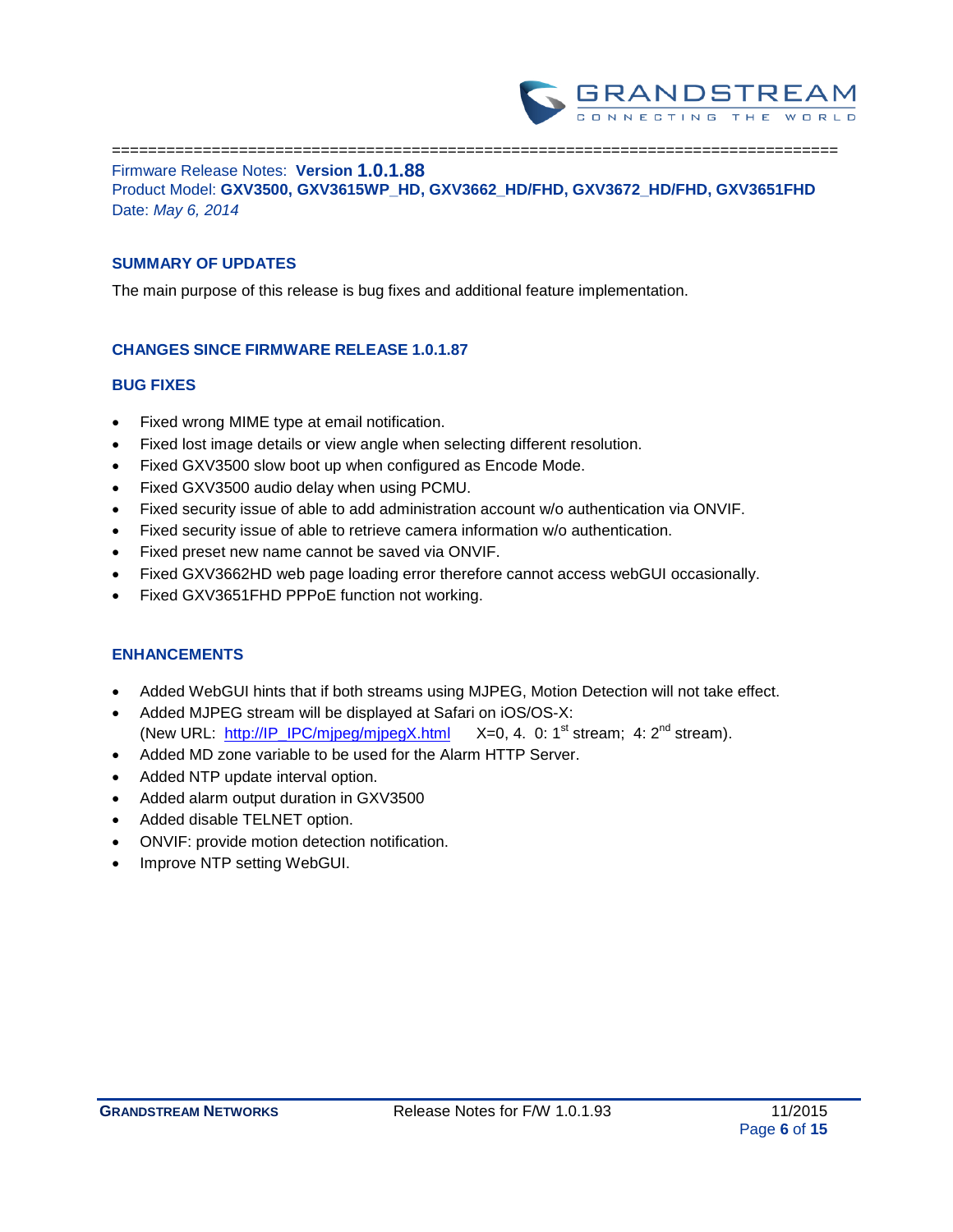

================================================================================ Firmware Release Notes: **Version 1.0.1.87** Product Name: **GXV3500, GXV3615WP\_HD, GXV3662\_HD/FHD, GXV3672\_HD/FHD, GXV3651FHD** Date: *February 28, 2014*

### **SUMMARY OF UPDATES**

The main purpose of this release is bug fixes and additional feature implementation.

### **CHANGES SINCE FIRMWARE RELEASE 1.0.1.86**

#### **BUG FIXES**

- Fixed image overexposure when shutter speed set to Auto.
- Fixed false Motion Detection Alarm triggered by IR\_Cut filter switching.
- Fixed when AAC as audio codec some P value cannot be write into via configuration file.
- Fixed GXV3615\_FHD SIP status displayed wrong in the status page.
- Fixed Time Zone not working for some half time zone like Venezuela.
- Fixed WebGUI might not be accessible after using HTTP API commands over 1000 times.
- Fixed SIP setting page white list number beginning with empty space cannot be deleted.

- Improved confusing MJPEG setting in WebGUI.
- Device name displayed on DHCP Option 66.
- ONVIF conformant optimization.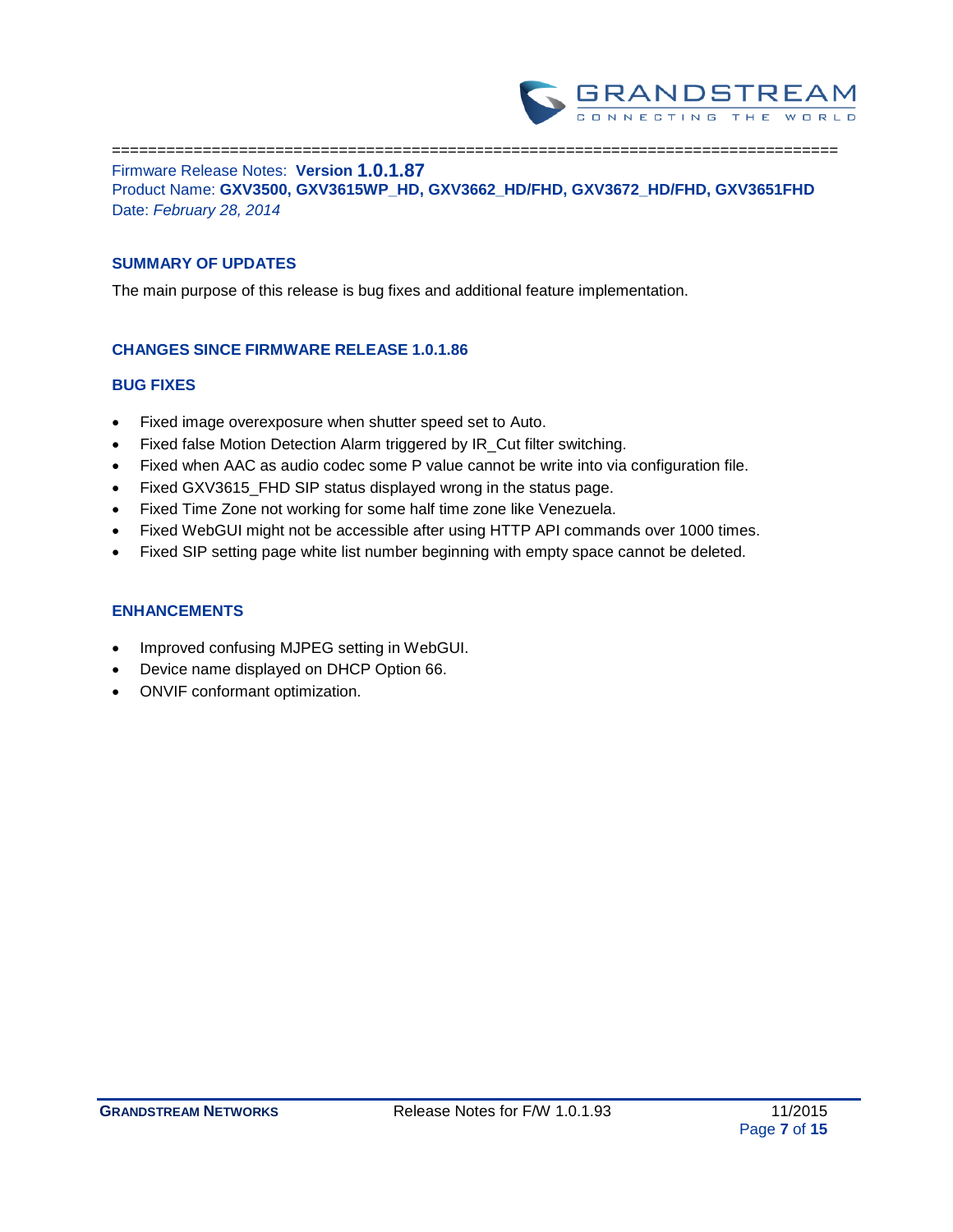

================================================================================ Firmware Release Notes: **Version 1.0.1.86**

Product Name: GXV3500, GXV3615WP\_HD, GXV3662\_HD/FHD, GXV3672\_HD/FHD, GXV3651FHD Date: *December 20, 2013*

### **SUMMARY OF UPDATES**

The main purpose of this release is bug fixes and additional feature implementation.

### **CHANGES SINCE FIRMWARE RELEASE 1.0.1.84**

### **BUG FIXES**

- Fixed some models of IP Cameras cannot make SIP call without registration with SIP server (fixed direct IP calls or Peering calls not working with static IP)
- Fixed no audio from microphone if using VLC playing video stream for more than 3 hours.
- Fixed Alarm Event the snapshot photo cannot be uploaded to Alarm Server.
- Fixed GXV3615WP HD when configured 1<sup>st</sup> stream resolution to 1024x768 or above, the video displayed in WebGUI is not smooth, but OK when replayed from recording.
- Fixed GXV3500 in decoder mode SIP account cannot be registered without reboot.
- Fixed previous f/w when primary stream using MJPEG, alarm video cannot be selected but can be configured to recording the video by event.
- Fixed Alarm Video scrambled therefore when replay using VLC it will prompt "file damaged, want to repair?" to repair the file before playing the recorded video.
- Fixed HTTP Alarm MSG upload if containing "alarm\_type=%d", the request will automatically convert "%d" to the related alarm type and upload to server. If no such string then no alarm type will be included to the uploaded Alarm MSG.

- Allow GXV3500 decoder to user /0 if /0 or /4 is not specified.
- Added motion detection captures with pre/post alarm snapshots.
- Added GXV3500 decoder mode to use its Alarm\_Out interface to work for another GS IP camera like GXV3672\_HD/FHD or GXV3610\_HD/FHD
- Changed the default value of I frame to 80 for better video quality.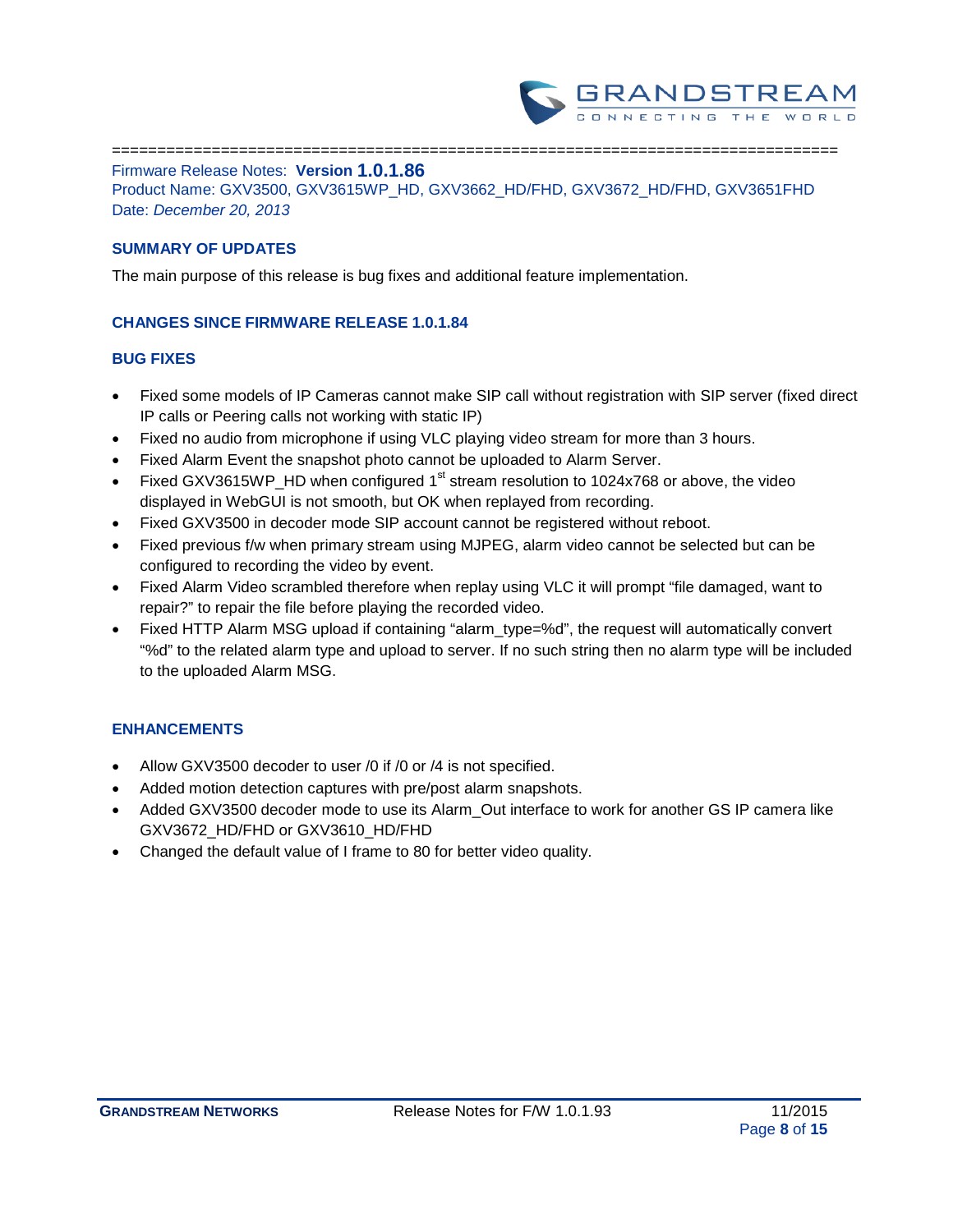

 ================================================================================= Firmware Release Notes: Version 1.0.1.84 Product Name: GXV3500, GXV3662\_HD/FHD, GXV3672\_HD/FHD, GXV3651FHD Date: *October 18, 2013*

### **CHANGES SINCE FIRMWARE RELEASE 1.0.1.83**

### **BUG FIXES**

- [QNAP IOT] Camera returns Invalid when setting MJPEG frame rate via HTTP API
- GXV3672 FHD: Image distortion in Day mode Fixed cross site scripting vulnerability.
- GXV3651FHD: Snapshot via HTTP API shows strips
- GXV3651fhd on V1.0.1.83: Black screen at max resolution
- GAPS provisioning: Corrected P212 value for surveillance products
- GXV3662HD get stuck in closing a file on SD Card
- GXV3672HD V1.0.1.77: The device did not respond to messages from website so the device cannot be accessed.
- GXV3500 will crash to decode stream with HD resolution and require reboot to recover.
- The audio output delay when switch between primary and secondary stream.
- There are some problems with initial hang up when the device do IP dialing.
- GXV3651FHD: WIFI search cannot get SSID.
- GXV3672FHD: When setting up device for a custom time zone, the device cannot enter/exit daylight saving time.
- GXV3672FHD: Switch resolution and alarm to phone will cause device to reboot.
- GXV3615WP\_HD: Monitoring interval for scheduled video recording time is incorrect and generates an invalid AVI file.
- GXV3615WP\_HD: Factory reset through Web GUI will cause the WIFI page to display incorrectly.

- GXV3651FHD: Add option to choose NTSC/PAL video setting
- GXV36xx: Easier to read on screen display
- GXV3500: Add the ability to decode HTTP video stream
- Add variable to be used for the Alarm HTTP Server
- GXV3500: Enable use of alarm in when device is in Decode mode
- WebUI: Add a switch to manually turn on/off the DO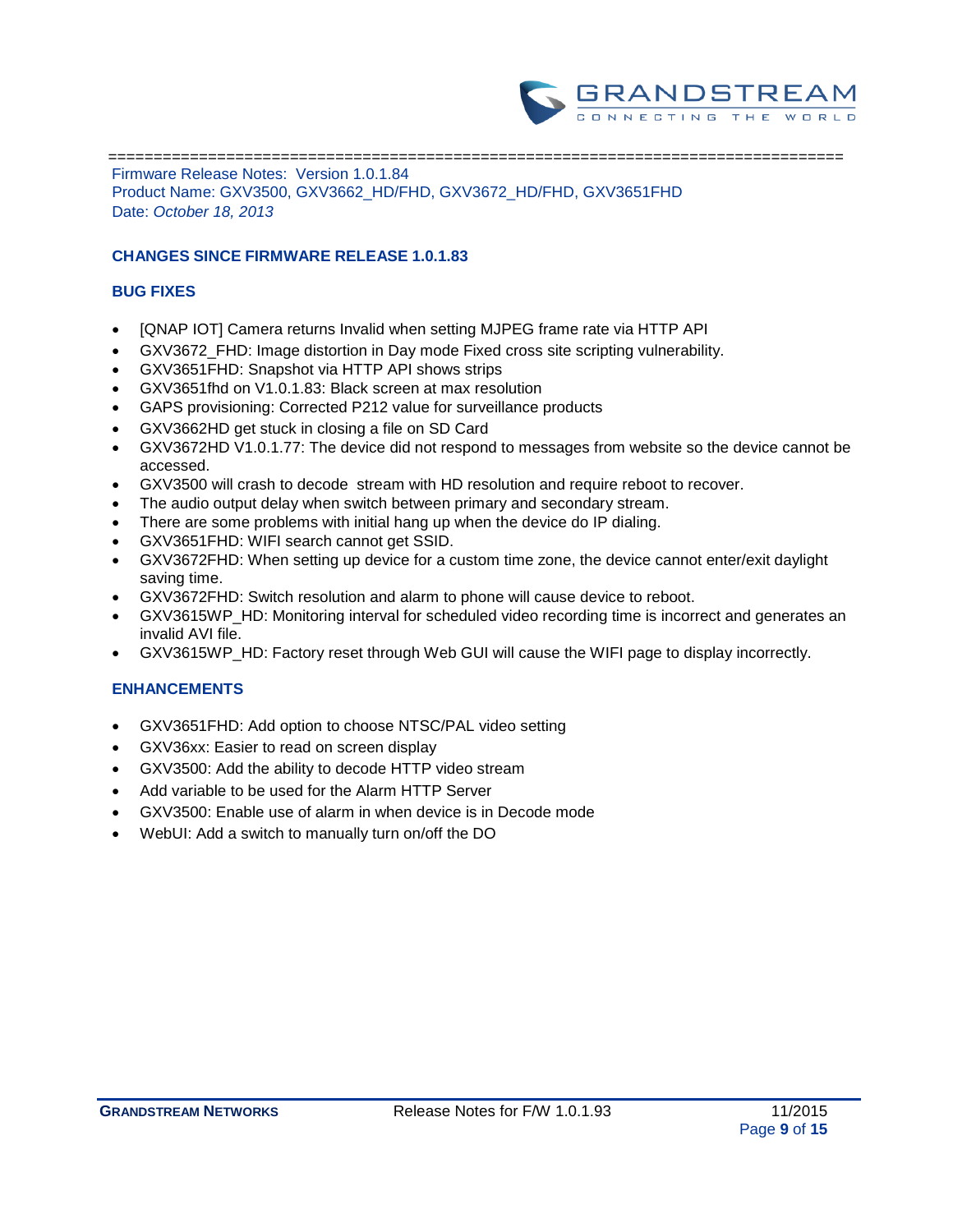

=============================================================================== Firmware Release Notes: Version 1.0.1.83 Product Name: GXV3500, GXV3615WP\_HD, GXV3662\_HD/FHD, GXV3672\_HD/FHD Date: *September 20, 2013*

### **CHANGES SINCE FIRMWARE RELEASE 1.0.1.82**

#### **BUG FIXES**

- Fixed GXV36XX cannot specify port of STUN server
- Default specified region and alarm icon flashing red whenever motion detection enabled and configured.
- Fixed cross site scripting vulnerability.
- Fixed webpage should only display Video as Audio not supported at GXV3672\_HD/FHD

### **ENHANCEMENTS**

- Added disable pre/post alarm JPEG option
- Put back GXV3500 Grandstream brand camera previous mode as Encoder
- Added WebGUI indication at "Live Storage" page when SD card is in usage.
- Customized JPEGs on alarm email attachment.
- Optimized processing and CPU loading.
- Default FHD model to 1080p @ 4Mbps.

===============================================================================

Firmware Release Notes Product Name / Firmware Version: GXV3651FHD/1.0.1.82 Date: July 9, 2013

### **CHANGES SINCE FIRMWARE RELEASE 1.0.1.81**

### **BUG FIXES**

- Modified GXV3500 decoder WEB UI
- Fixed cannot upload the alarm picture to FTP server and mailbox

### **ENHANCEMENTS**

• Added support to apply SIP config changes without reboot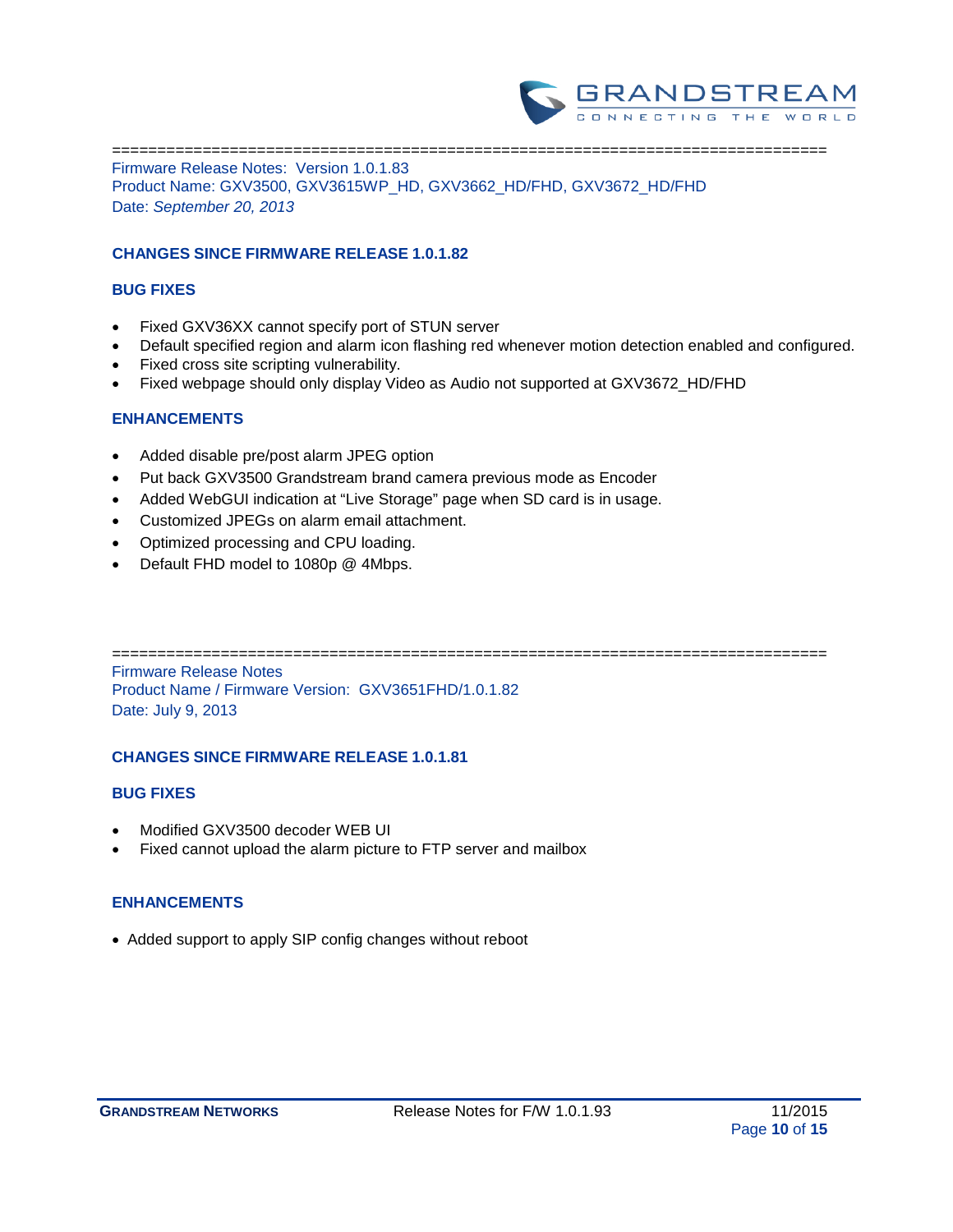

=============================================================================== Product Name / Firmware Version: GXV3651FHD/1.0.1.81 Date: June 25, 2013

### **BUG FIXES**

- Fixed delay in generating snapshots
- Fixed [Mirasys IOT]: Setting ONVIF EncondingInterval parameterhas no effect
- Fixed supercmd access vulnerability
- Fixed stream not displayed on VLC after a period of time

## **ENHANCEMENTS**

- Added support to customize JPEGs on alarm email attachment
- Added support to change the admin password via provisioning file
- Added UPnP Discovery support
- Added support for SSDP protocol to find IPC on the network
- Added support for camera address offset for Pelco P/D protocol

===============================================================================

Product Name / Firmware Version: GXV3672HD-FHD / GXV3662FHD 1.0.1.77

GXV3615WP\_HD / GXV3500 1.0.1.75

### Date: April 23, 2013

### **CHANGES SINCE FIRMWARE RELEASE 1.0.1.71**

#### **BUG FIXES**

- Fixed device advertises wrong media port after receiving re-invite without SDP
- Fixed wrong behavior after receiving 181 SIP message on GXV3500
- Fixed video stream not displayed on VLC after a period of time
- Fixed checking the upload HTTP server will affect motion detection module
- Fixed connection information in media level was ignored
- Fixed ONVIF conformance test issues on ONVIF test tool V12.06
- Fixed SIP warning call doesn't play alarm whistle after disable the warning audio mode on Asterisk
- Fixed after factory reset, language was restored to normal
- Fixed after factory reset, customized audio cannot be restored
- Fixed sip\_client process is blocked and SIP call feature doesn't work with customized alarm file
- Fixed with outdoor mode, video stream jump frame, both live view and record
- Fixed image picture was partially red
- Fixed check Email and FTP upload JPEG snapshot, trigger the alarm, video stream will be disconnect or device reboots itself

- Add an option to adjust live view stream performance
- Added an option to select "sendonly" and "sendrecv" for video in INVITE
- Added an option to adjust live view stream performance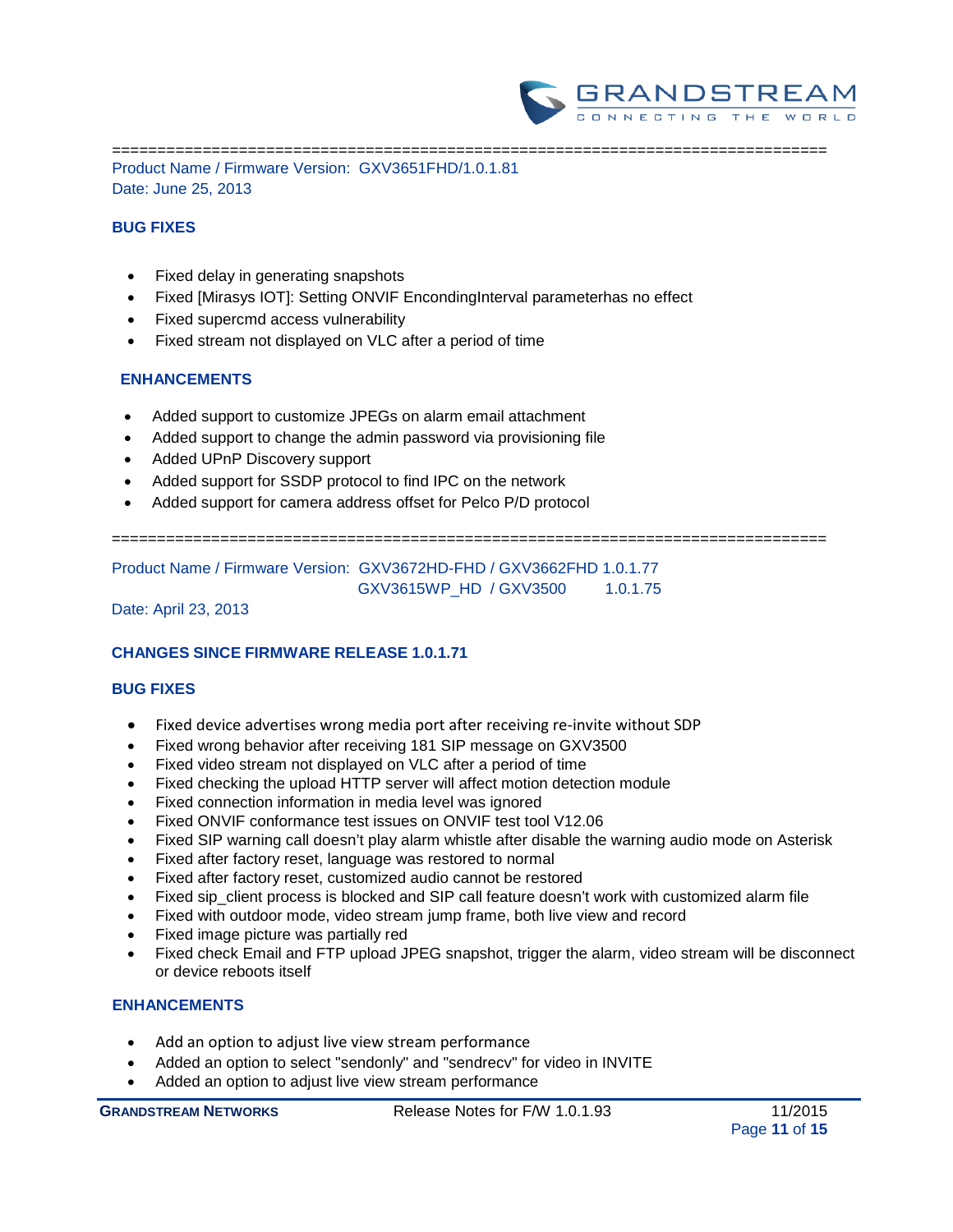

- Optimized the process for alarm audio play
- Improved GXV3672HD\_FHD IR night vision

=============================================================================== Firmware Version: 1.0.1.71 Product Name: GXV3500/GXV3615WP\_HD/GXV3662HD-FHD/GXV3651FHD/GXV3672HD-FHD Date: February 26, 2013

### **CHANGES SINCE FIRMWARE RELEASE 1.0.1.68**

#### **BUG FIXES**

- Fixed continuous recording issue with SD/USB
- Fixed after rebooting the device, audio out volume becomes max value
- Fixed user doesn't know the status of customized warning audio, added a label to display the status
- Fixed when deleting the customized audio, there is no pop-up window to prompt user
- Fixed after configuration file "metadata.conf" gets lost after doing hard reset on the device
- Fixed after receiving a "404 Not Found" message, device does not call the second phone number on the list
- Fixed "Segmentation fault" issue when XML configuration file contains an invalid option
- Fixed time zone if updated via P value does take effect
- Fixed SIP account cannot register if SIP server does not support unregister
- Fixed when "Automatic Upgrade" is disabled, device still sends out requests for provisioning
- Fixed if time zone is set as GMT-4:30, device will delay 30 minutes
- Fixed Decode mode, 3500 is not able to display video of GXV3175/3140
- Fixed after modifying IP settings via search tool, live view stream will be disconnected
- Fixed after plugging in an USB storage device, web page cannot display the warning uploaded files
- Fixed GXV3651FHD wifi SSID list displays abnormally
- Fixed GXV3615WP\_HD after SIP account is registered, then use the search tool to modify devices' IP, camera and IP phones could not set up calls
- Fixed GXV3651FHD cannot update the max FPS via P value provisioning, when resolution is set as 1920\*1080&1600\*1200

### **ENHANCEMENTS**

- Added support to uploading customized voice message for SIP alarm calls
- Added support of customizing email notification for motion detection
- Added support of using the phone list as a serial hunting group
- Added support of MJPEG codec with limited FPS
- Improved auto white balance feature to make it work better under different light conditions
- Improved night vision algorithm to reduce noise

=============================================================================== Firmware Version: 1.0.1.68 (1.0.1.69 for GXV3672\_FHD) Product Name: GXV3500/GXV3615WP\_HD/GXV3662HD-FHD/GXV3651FHD/GXV3672HD-FHD Date: January 30, 2013

### **BUG FIXES**

• Fixed phone number in SIP not accepting \* (star) and letters.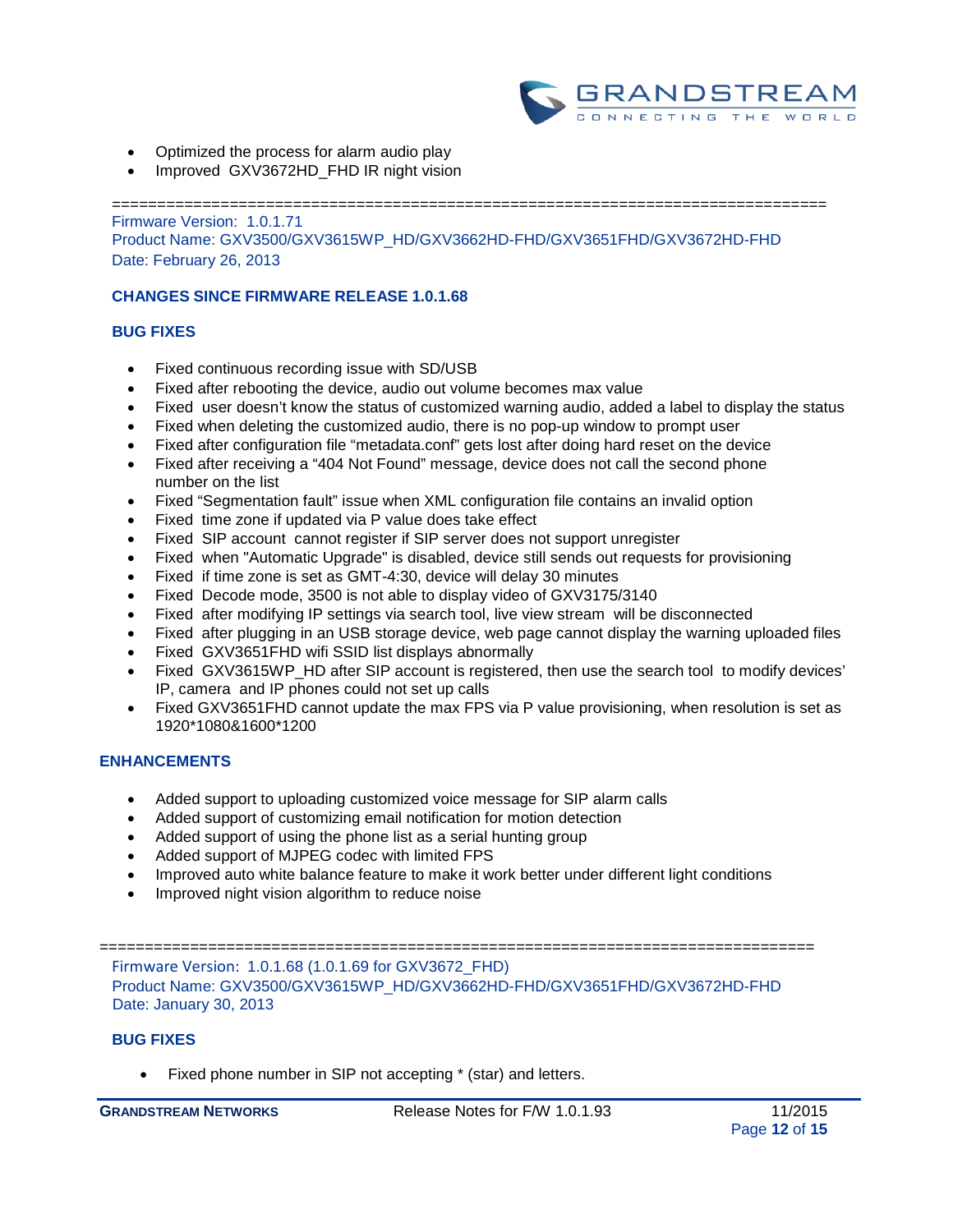

- Fixed SMTP HELO/EHLO message not binding RFC2821 format.
- QNAP IOT video stream distortion with MJPEG format.
- Fixed audio codec disabled but still have audio from PC web interface.
- Fixed audio codec as AAC, connect camera via VLC no audio issue.
- Fixed not provisioning when "Automatic Upgrade" disabled.

#### **ENHANCEMENTS**

- GXV3651FHD very low microphone sensitivity.
- Alarm phone list option as a serial hunting group (new products only)
- Allow customized motion detection alarm email (new products only)
- Added P value for mass provisioning.
- Added EPTZ function.
- Revised some default values (like CMOS) for better usability.
- Added Venezuela time zone.
- Fine tune and improved video quality.

#### **KNOWN ISSUE**

- Time zone update via P value not working.
- XML provisioning file with illegal characters like "=" will make the device in reboot loop.

#### =============================================================================== Firmware Version 1.0.1.60 Product Name: GXV3500/GXV3615WP\_HD/GXV3662HD/GXV3651FHD

Date: May 16, 2012

#### **SUMMARY OF UPDATES**

The main purpose of this release is bug fixing, additional feature implementing and stability issue addressing in previous release.

### **CHANGES SINCE FIRMWARE RELEASE GXV3662HD/ GXV3651FHD 1.0.1.57, ADDED NEW PRODUCTS GXV3500 AND GXV3615WP\_HD**

#### **BUG FIXES**

- Fixed GXV3662HD homepage brightness, contrast during IRCut switch, in some extreme light conditions with probability of value overflow, leading white screen
- Fixed GXV3500 decoder mode using search tool to modify IP causing abnormal decoding
- Fixed GXV3615WP\_HD when enabled motion detection and alarm triggered, modify video resolution in the WebGUI might cause the device to reboot
- Fixed upgrade from old version to beta version, homepage is black and "D" key to restore video

#### **ENHANCEMENTS**

• GXV3662HD default setting as outdoor video mode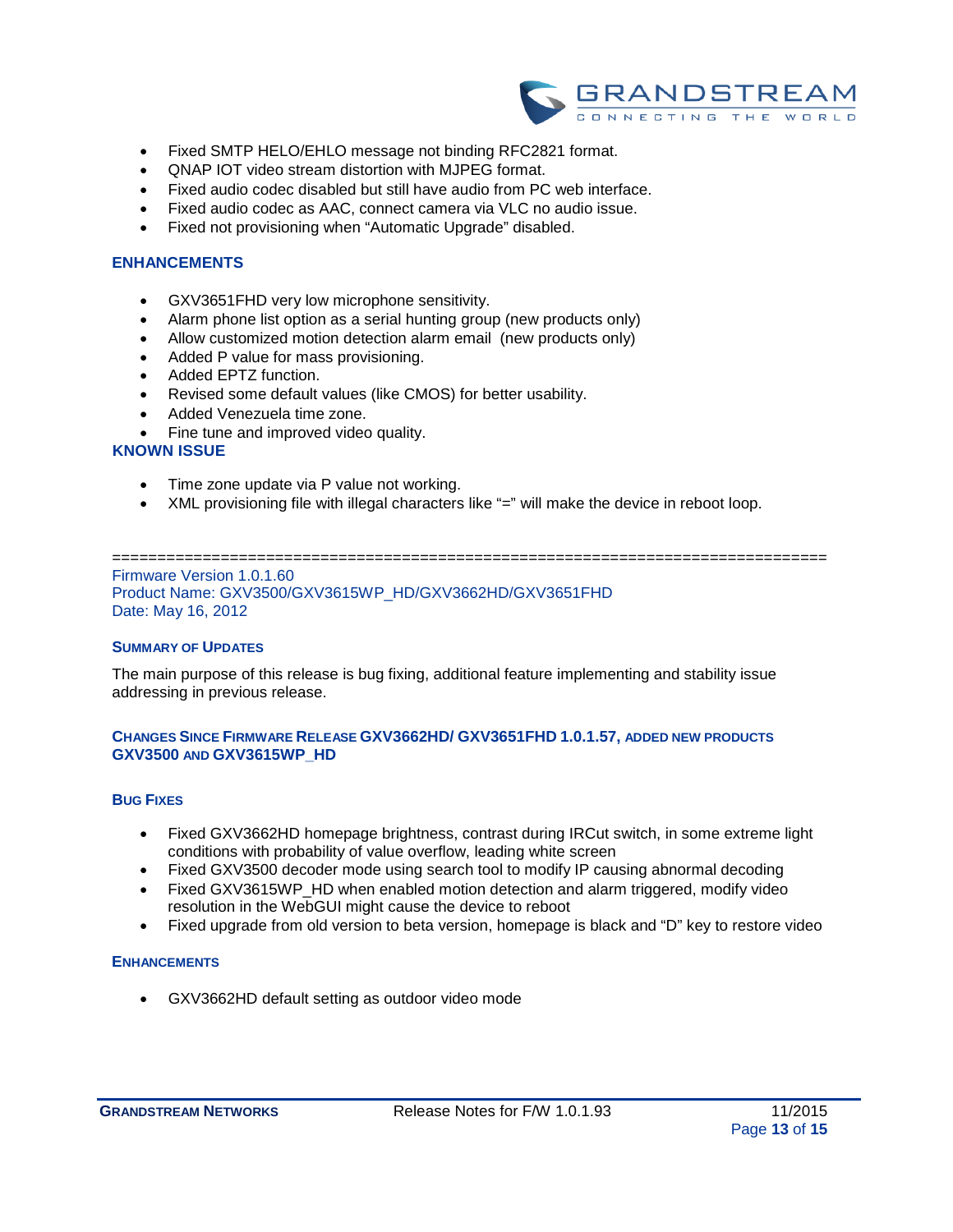

#### ================================================================================== Firmware Version 1.0.1.57 Product Name: GXV3500/GXV3615WP\_HD/GXV3662HD/GXV3651FHD Date: April 24, 2012

### **CHANGES SINCE FIRMWARE RELEASE GXV3662HD/ GXV3651FHD 1.0.1.40, ADDED NEW PRODUCTS GXV3500 AND GXV3615WP\_HD**

### **BUG FIXES**

- GXV3500 TV OUT mismatch with VIDEO-IN.
- GXV3615WP\_HD English UI text issue
- Avigilon IOT issue: ONVIF not connecting.
- SD card recording issue.
- Video delay using MJEPG video codec.
- ONVIF test tool support V1.02.4

### **ENHANCEMENTS**

- GXV3500 support decode AAC audio
- Enabled alarm voice mode, trigger the SIP alarm to the audio only phone.
- GXV3662HD/GXV3651FHD COMS IR\_CUT settings added algorithm control item
- GS\_Search replies firmware version and device name
- SIP white list function
- GXV3651FHD added support 2560\*1920
- New User Log-in design, allowing anonymous mode w/o credentials prompted.

=============================================================================== Firmware Version 1.0.1.40 Product Name: GXV3662HD/GXV3651FHD Date: September 20, 2011

### **CHANGES SINCE FIRMWARE RELEASE GXV3662HD 1.0.1.28 / GXV3651FHD 1.0.1.32**

### **BUG FIXES**

- Fixed: If the function (Enable Keep Alive) is active or not, the camera will send a sip request option to the sip server every 20s.
- Fixed: Option "Upload to Alarm HTTP Server" settings can't be saved after reboot
- Fixed: In the SIP page, add an option, when activated, all SIP calls will not send out audio
- Fixed: When the device receives a Check-Sync header field in the Notify packet, it will restart

- Support for ONVIF test tool updated to version 1.02.3.5
- Support for NUUO VMS running device pack 1.13